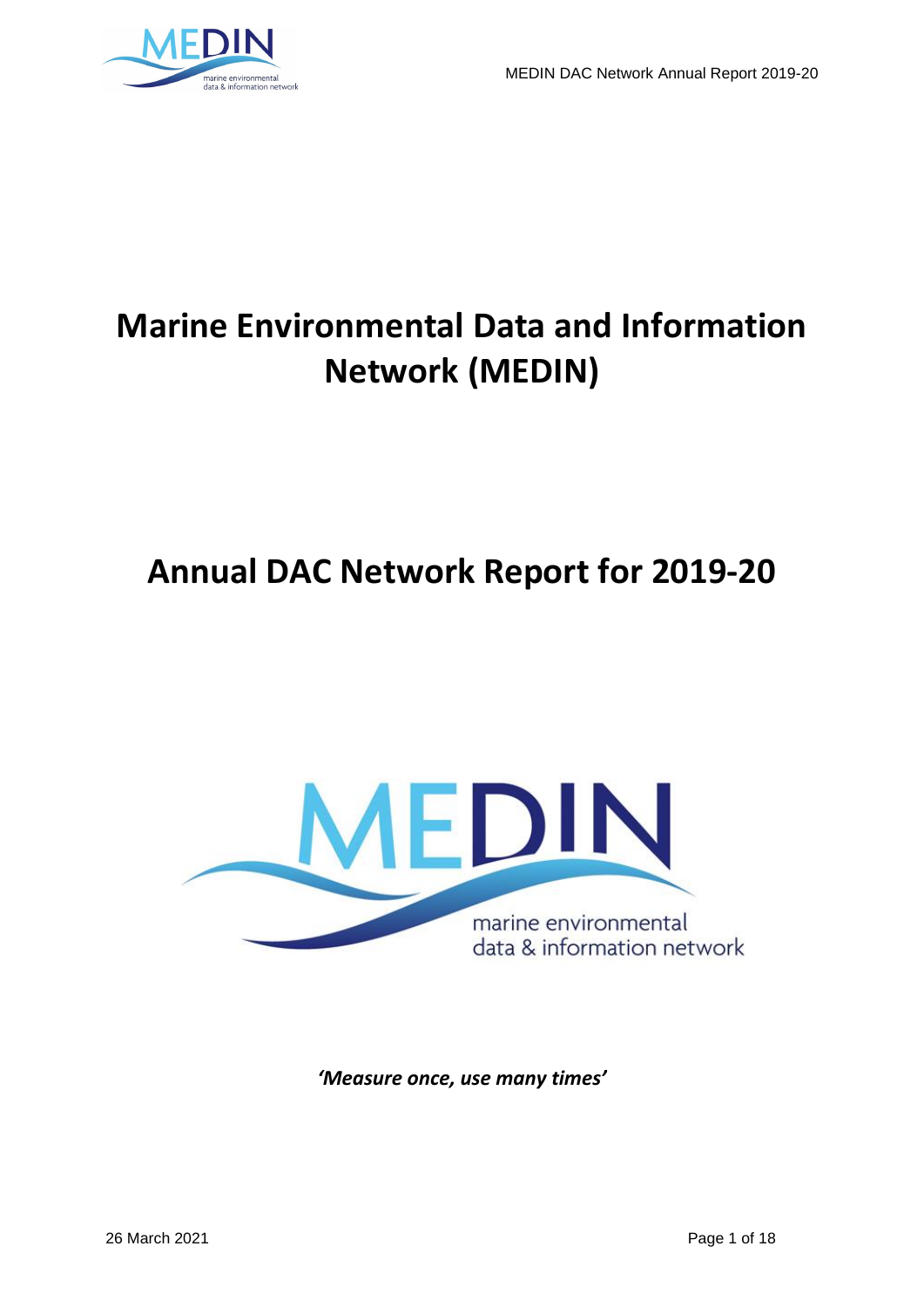

# **Summary highlights**

The Marine Environmental Data and Information Network (MEDIN) coordinates an operational network of seven linked marine Data Archive Centres (DACs) covering bathymetry; fish and shellfish, fisheries, aquaculture and related samples; the historic environment; marine geology and geophysics; marine species and habitats; marine meteorology; and water column oceanography. The DACs continue to archive data from MEDIN partners and third-party organisations to agreed individual programmes.

This is the first DAC annual report falling within the 5-year period of the current MEDIN [Business Plan](https://www.medin.org.uk/sites/medin/files/documents/MEDIN_Business_Plan_201924_final.pdf) and the reporting format has changed. DAC metrics are now applied more consistently across the DAC network, being pulled directly from the MEDIN Portal, where possible. The metrics presented here form the baseline for future years.

The 2019-20 DAC annual reports show that:

- Over 65% of the datasets described in the MEDIN portal are available from the MEDIN DACs. That is 9,904 datasets managed, quality controlled and distributed by MEDIN's coordinated network of DACs.
- More than 95% of the datasets available from MEDIN DACs are accessible online and 40% are downloadable within 2-clicks of a mouse.
- 3% of the datasets in the MEDIN Portal available from MEDIN DACs have Digital Object Identifiers (DOIs).
- 4% of the datasets have been submitted to the MEDIN DACs from Marine Science Coordination Committee (MSCC) organisations.
- More than 940,000 'requests' for data were made to MEDIN DACs during the reporting year.

## **1 Introduction**

MEDIN has established an operational network of linked marine Data Archive Centres (DACs) to provide secure long-term storage for and access to marine data. This network provides the capability for users to upload and retrieve data. Those organisations archiving data at a MEDIN DAC have free access to their data and DACs manage third-party access to these data according to the data provider's specification.

The required capabilities of DACs within the MEDIN framework are:

- To ensure the secure, long-term curation of key marine data sets, according to best practice and to relevant national and international standards.
- To make available clear, searchable information on their data holdings by the generation and publication of metadata on the MEDIN portal.
- To form the first point of call for expertise in the management of marine data.

In addition, MEDIN will, on request from the data provider, publish metadata records to data.gov.uk and hence INSPIRE.

As a condition of its accreditation, each MEDIN Data Archive Centre is required to provide a short annual report so that Sponsors can assess how well the DAC framework is operating.

The MEDIN Sponsors' Board has emphasised the following requirements:

- Provide a statement on funding and sustainability
- Include Key Performance Indicators, specifically measures of use (numbers of enquiries, numbers of downloads)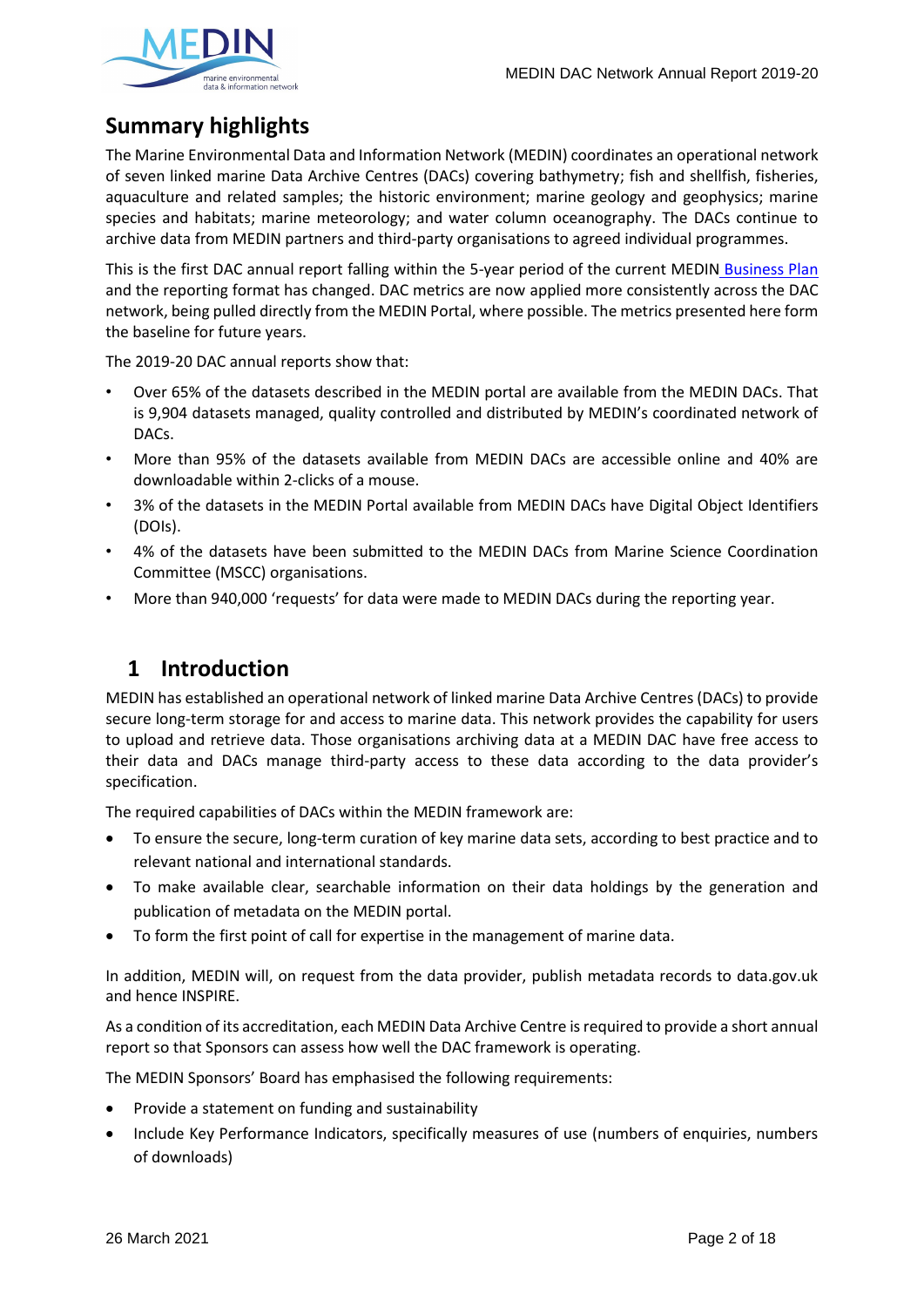

• Further information on dissemination – how is access to data currently served and how do the DACs see their interaction with the MEDIN portal.

This document provides a report on the current status of DACs in terms of metadata records in the MEDIN Portal where the DAC is custodian of the data, requests from users for data, and financial outlook. This is a summary of information from the individual DAC reports. These reports are available on request to enquiries@medin.org.uk.

# **2 DAC Listing**

There are currently seven DACs in the MEDIN DAC network, as listed in Table 1 below. More details are available on each DAC through links on the DAC web page on the MEDIN website at [http://www.medin.org.uk/about/data-archive-centres.](http://www.medin.org.uk/about/data-archive-centres) These pages include information on what types of data are held and top-level guidelines on how to submit data to, and to access data from, each DAC.

| <b>Name</b>                                                                                                                                                                                                                                  | <b>Coverage</b>                               | <b>Contact Information</b><br><b>Web links</b>                          |                                                                                                                 | <b>MEDIN Status</b>                                                                                     |  |
|----------------------------------------------------------------------------------------------------------------------------------------------------------------------------------------------------------------------------------------------|-----------------------------------------------|-------------------------------------------------------------------------|-----------------------------------------------------------------------------------------------------------------|---------------------------------------------------------------------------------------------------------|--|
| <b>British Oceanographic</b><br>Data Centre (BODC)                                                                                                                                                                                           | Water column<br>Oceanography                  | enquiries@bodc.ac.u<br>k<br>0151 795 4884                               | www.bodc.ac.uk                                                                                                  | Accredited 2009;<br>Re-accredited 2017;<br>operational.                                                 |  |
| <b>British Geological Survey</b><br>(BGS)                                                                                                                                                                                                    | Marine geoscientific<br>data                  | medin@bgs.ac.uk                                                         | www.bgs.ac.uk/servic<br>es/ngdc/management<br>/marine/home.html                                                 | Accredited 2009;<br>Re-accredited 2017;<br>Core Trust Seal<br>accreditation 2018;<br>operational.       |  |
| The Archive for Marine<br>Species and Habitats Data<br>(DASSH)                                                                                                                                                                               | Marine Species and<br><b>Habitats</b>         | Dassh.enquiries@mb<br>a.ac.uk<br>01752 633291                           | www.dassh.ac.uk                                                                                                 | Accredited 2009;<br>Re-accredited 2017;<br>operational.                                                 |  |
| Met Office                                                                                                                                                                                                                                   | Marine Meteorological<br>Data                 | enquiries@metoffice.<br>gov.uk                                          | www.metoffice.gov.u<br>$\underline{k}$                                                                          | Accredited Dec 2011;<br>Re-accredited 2018;<br>operational.                                             |  |
| <b>United Kingdom</b><br>Hydrographic Office<br>(UKHO)                                                                                                                                                                                       | Bathymetry                                    | bathy.dac@ukho.gov.<br>uk                                               | www.gov.uk/guidanc<br>e/inspire-portal-and-<br>medin-bathymetry-<br>data-archive-centre                         | Accredited 2009;<br>Re-accredited 2017;<br>operational.                                                 |  |
| FishDAC<br>$\bullet$ Cefas<br>• Marine Scotland Science<br>(MSS)<br>data<br>$\bullet$ DASSH                                                                                                                                                  | Fish and Shellfish,<br>Fisheries, Aquaculture | Cefas:<br>data.manager@cefas.<br>co.uk                                  | http://www.cefas.def<br>ra.gov.uk/publication<br>s-and-<br>data/fishdac.aspx                                    | Accredited 2012, Re-<br>accredited 2018;<br>operational.                                                |  |
|                                                                                                                                                                                                                                              | and related samples<br>and environmental      | <b>Marine Scotland</b><br>Science:<br>jens.rasmussen@gov.<br>scot       | http://www.gov.scot/<br><b>Topics/marine</b><br>marine.gov.scot<br>maps.marine.gov.scot<br>data.marine.gov.scot | Accredited 2012;<br>Re-accredited 2018;<br>operational.                                                 |  |
| <b>Historic Environment DAC</b><br>• Archaeology Data<br>Service (ADS)<br><b>Marine Historic</b><br><b>Environment fieldwork</b><br>• Historic Environment<br>derived datasets<br>Scotland (HES)<br>• Royal Commission on<br>the Ancient and |                                               | Archaeology Data<br>Service:<br>help@archaeologydat<br>aservice.ac.uk   | http://archaeologyda<br>taservice.ac.uk                                                                         | Accredited 2012;<br>Re-accredited 2018;<br>operational; Core<br><b>Trust Seal</b><br>accreditation 2020 |  |
|                                                                                                                                                                                                                                              |                                               | <b>Historic Environment</b><br>Scotland:<br>peter.mckeague@hes<br>.scot | www.canmore.org.uk                                                                                              | Accredited May 2014;<br>Re-accreditation due<br>2019; operational.                                      |  |

Table 1: MEDIN Data Archive Centres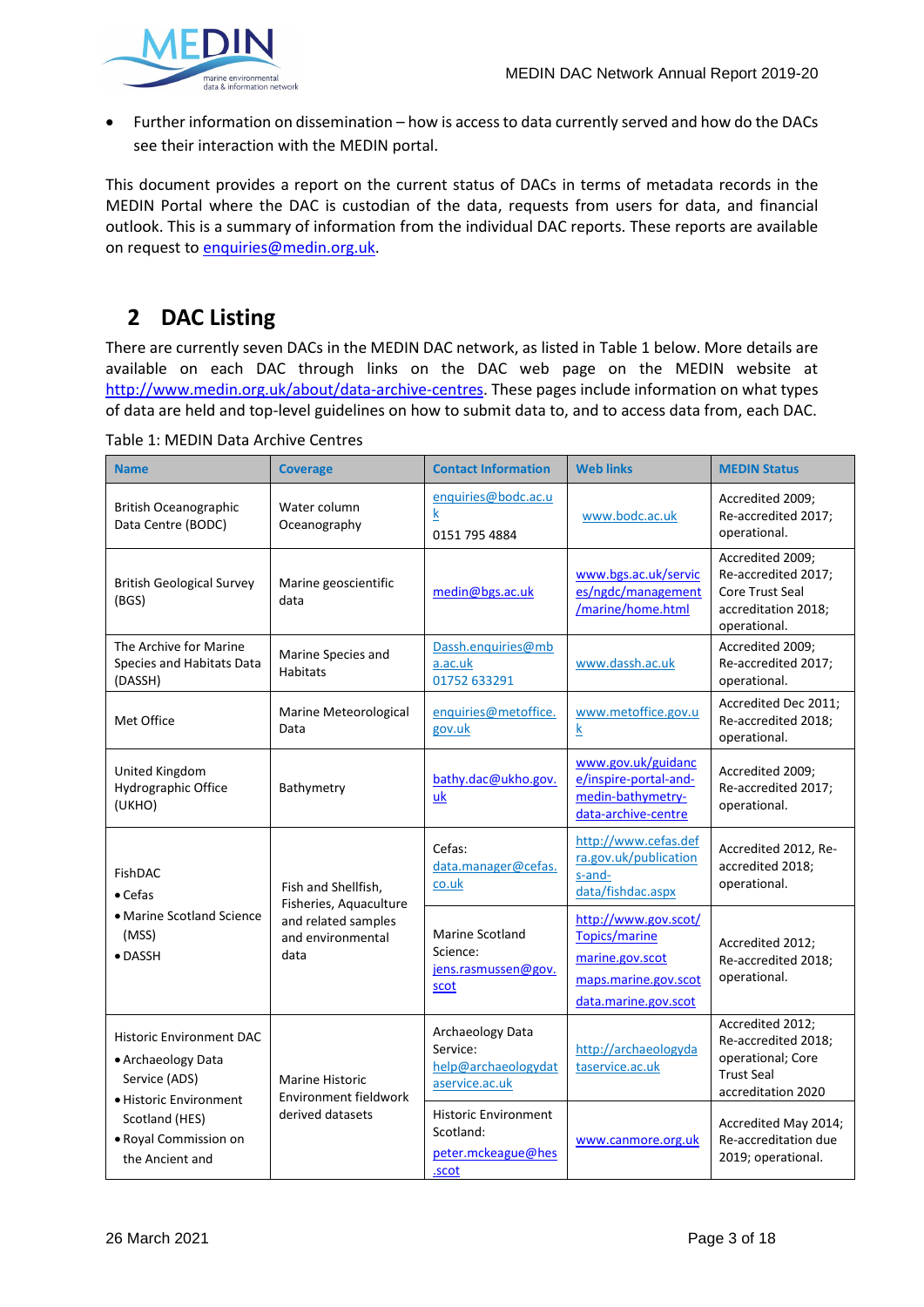# **3 DAC Performance**

Each year MEDIN asks the DACs to report on their performance using a standard set of metrics. This is the first year reporting under the new MEDIN Business Plan and, as such, the metrics reported are different from previous years and will form a baseline for future years.

The metrics are now pulled directly from the MEDIN Portal where possible. They therefore show the number of metadata records in the portal where a DAC is the custodian of the data. This is not always directly representative of the number of data sets held at a DAC because of some variability in the granularity of metadata records. Nevertheless, the new metrics are a marked improvement on previous assessments of DAC performance.

The new metrics are as follows:

- Total number of metadata records present in the MEDIN Portal where each DAC holds the data.
- Number of new or updated records in the MEDIN Portal in reporting year where each DAC holds the data
- Number of records where DAC holds the data, with:
	- o A URL leading to online access to data
	- o A URL allowing direct access (i.e. within 2-clicks of a mouse)
	- o A URL containing a Digital Object Identifier
- Number of records in the MEDIN Portal for Marine Science Coordination Committee (MSCC) partners who have data archived in a MEDIN DAC.
- Number of requests for data for each DAC (using figures supplied by DACs as it is not possible to obtain this from the MEDIN portal)

## **3.1 DAC Metrics**

Table 2 below gives the figures from 2019-20, as the first year if the new MEDIN Business Plan.

Table 2: Annual metrics for the MEDIN DACs

| Year                                                    | <b>BODC</b> | <b>BGS</b> | <b>DASSH</b> | <b>Met</b><br><b>Office</b> | <b>UKHO</b> | <b>Cefas</b> | <b>MSS</b> | <b>ADS</b> | <b>HES</b> | <b>RCAHMW</b> |
|---------------------------------------------------------|-------------|------------|--------------|-----------------------------|-------------|--------------|------------|------------|------------|---------------|
| Total number of metadata records where DAC is custodian |             |            |              |                             |             |              |            |            |            |               |
| 2019-20                                                 | 1107        | 857        | 710          | $\overline{7}$              | 4736        | 2058         | 282        | 74         | 47         | 26            |
| New/updated records in reporting year                   |             |            |              |                             |             |              |            |            |            |               |
| 2019-20                                                 | 45          | 22         | 496          | $\mathbf{1}$                | 0           | 536          | 54         | 74         | 25         | 13            |
| Records with online access to data                      |             |            |              |                             |             |              |            |            |            |               |
| 2019-20                                                 | 1056        | 855        | 631          | $\overline{2}$              | 4736        | 1914         | 240        | 74         | 17         | $\mathbf 0$   |
| Records with 2 clicks to data                           |             |            |              |                             |             |              |            |            |            |               |
| 2019-20                                                 | 997         | 694        | 165          | $\mathbf{1}$                | 0           | 1914         | 57         | 73         | 12         | 0             |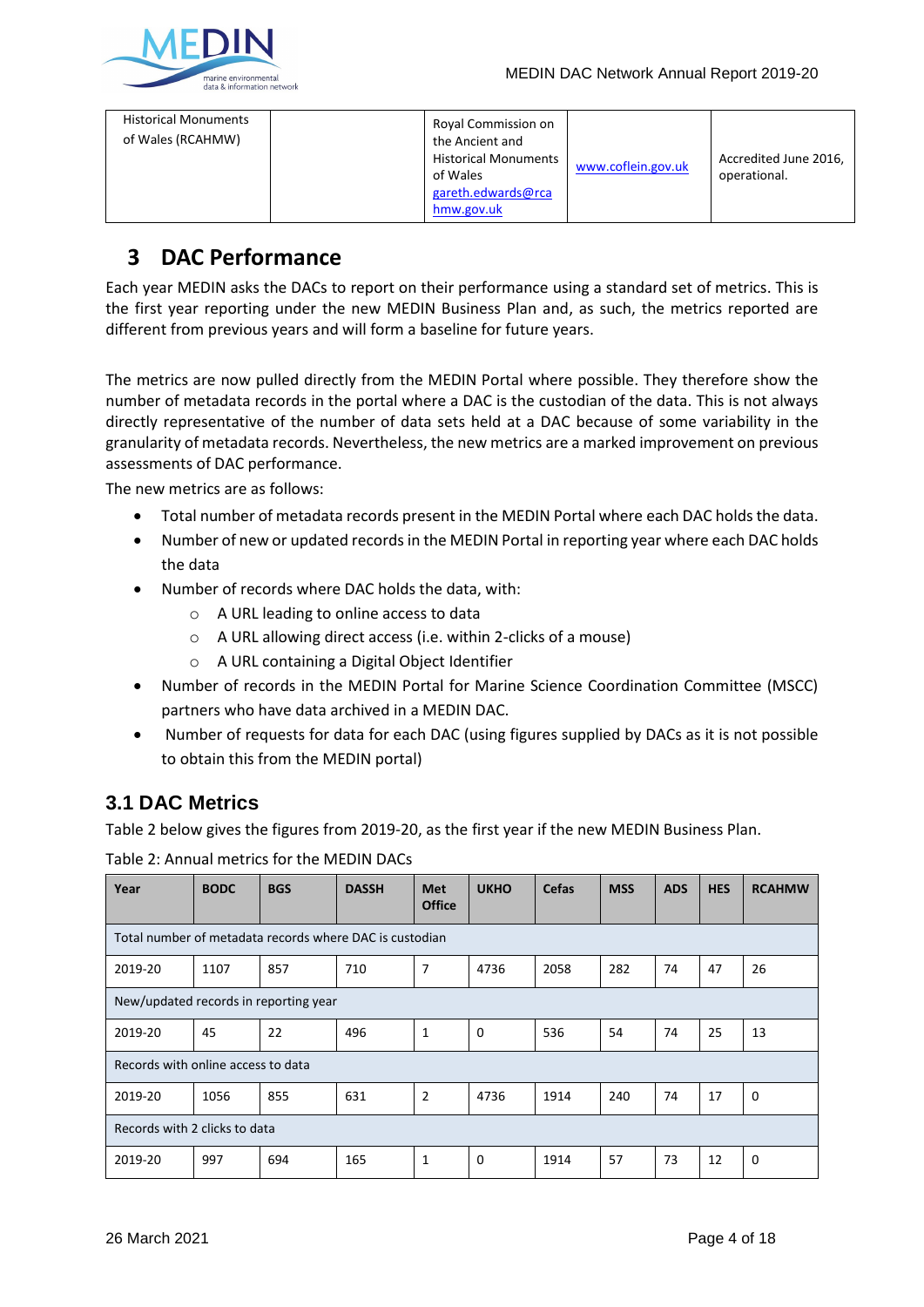

| Records with DOI                                               |    |     |    |   |    |      |     |          |    |   |
|----------------------------------------------------------------|----|-----|----|---|----|------|-----|----------|----|---|
| 2019-20                                                        | 54 | 0   |    | 0 | 0  | 101  | 49  | 73       | 12 | 0 |
| Total number of records for data from MSCC organisations       |    |     |    |   |    |      |     |          |    |   |
| 2019-20                                                        | 16 | 151 | 15 | 5 | 34 | 2058 | 213 | $\Omega$ | 0  | 0 |
| New records in reporting year for data from MSCC organisations |    |     |    |   |    |      |     |          |    |   |
| 2019-20                                                        | 4  | 0   | 9  | 0 | 0  | 536  | 21  | 0        | 0  | 0 |

Please note that it is not advisable to compare absolute values between DACs, as the size of data sets can vary significantly between DACs (and even within DACs). For instance, all the data held in the Met Office MEDIN DAC for marine meteorology data are held within 7 data sets, which are augmented each year with that year's new data. Over 9 million observations were added to the Met Office's five data sets during 2019-20.



Figure 1: Percentage of metadata records in the MEDIN portal per DAC.

Figure 1 shows that the UKHO is the DAC with the most metadata records in the MEDIN Portal, with almost 50%. However, as noted earlier, the different DACs have different granularity in their metadata records so a direct comparison between DACs is not appropriate. Four of the DACs have updated or increased their metadata records in the MEDIN portal by over 50% in the past year (Figure 2). Some of this will relate to new datasets and some to improving the quality of existing metadata. Note that making updates to existing metadata records will count as changes in this metric.

Figure 3 shows there are seven MEDIN DACs with over 80% of the metadata records for data they hold that have a URL leading to some form of online access to that data (not necessarily direct access in 2 clicks). MEDIN has been promoting direct access to data for several years and is pleased to record that four of the MEDIN DACs now provide direct access to data (within 2 clicks of a mouse) to over 80% of their metadata records in the portal (Figure 4). One of the ways to provide direct access to data is using a Digital Object Identifier. Almost all of ADS metadata records in the MEDIN Portal have a Digital Object Identifier (DOI) for the dataset (Figure 5).

The breakdown of country of origin for the metadata records in the MEDIN portal where the DACs are custodian is shown in Figure 6. Figure 7 shows the percentage of records at each DAC where data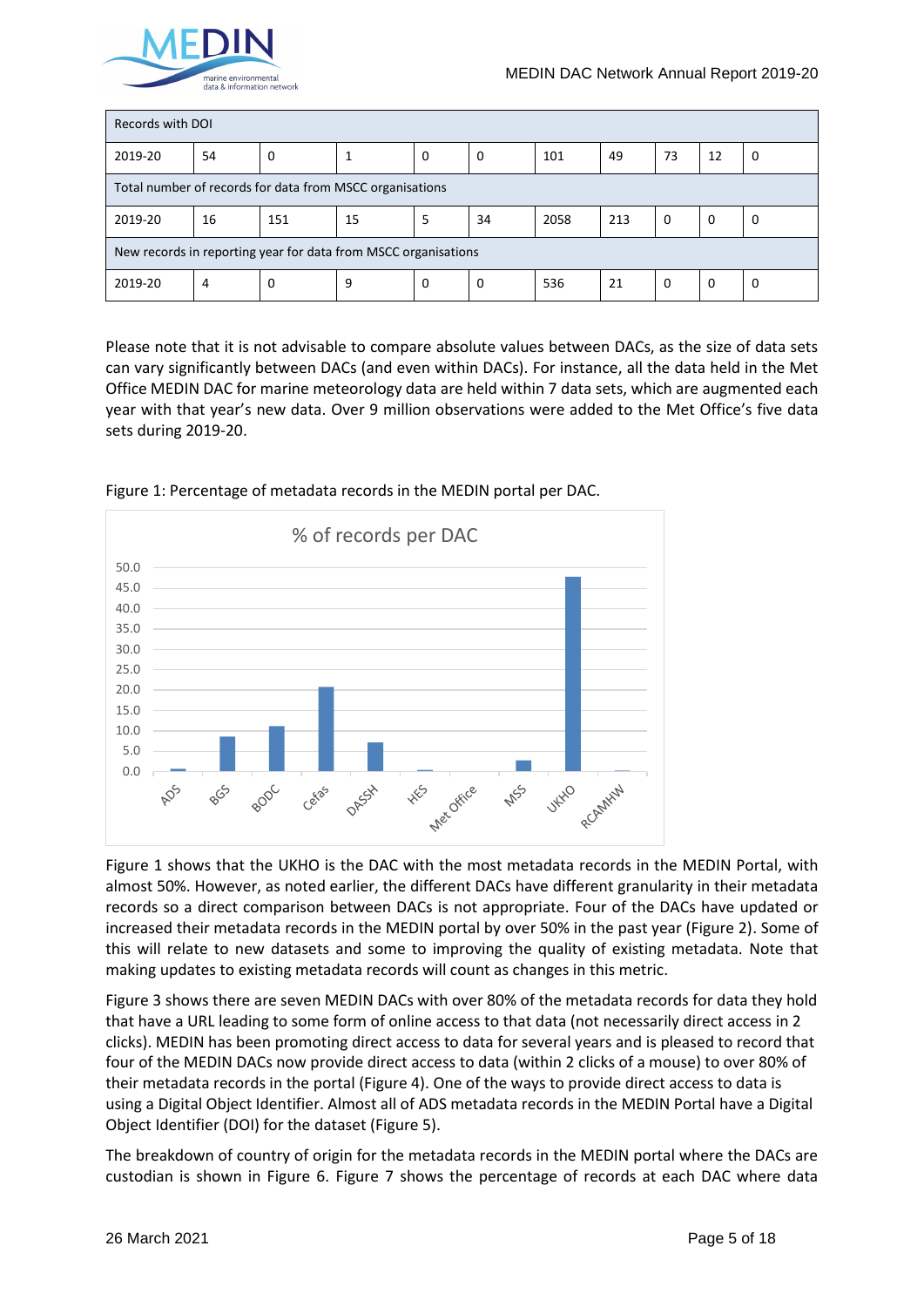

originate from organisations that are involved with the [Marine Science Coordination Committee](https://www.gov.uk/government/groups/marine-science-co-ordination-committee) [\(MSCC\).](https://www.gov.uk/government/groups/marine-science-co-ordination-committee) MEDIN is a partnership initiative of the MSCC and MEDIN reports progress to MSCC. The number of MSCC organisations archiving data at MEDIN DACs is very variable across the DACs, as the data from each MSCC organisation is more relevant to some DACs than others.







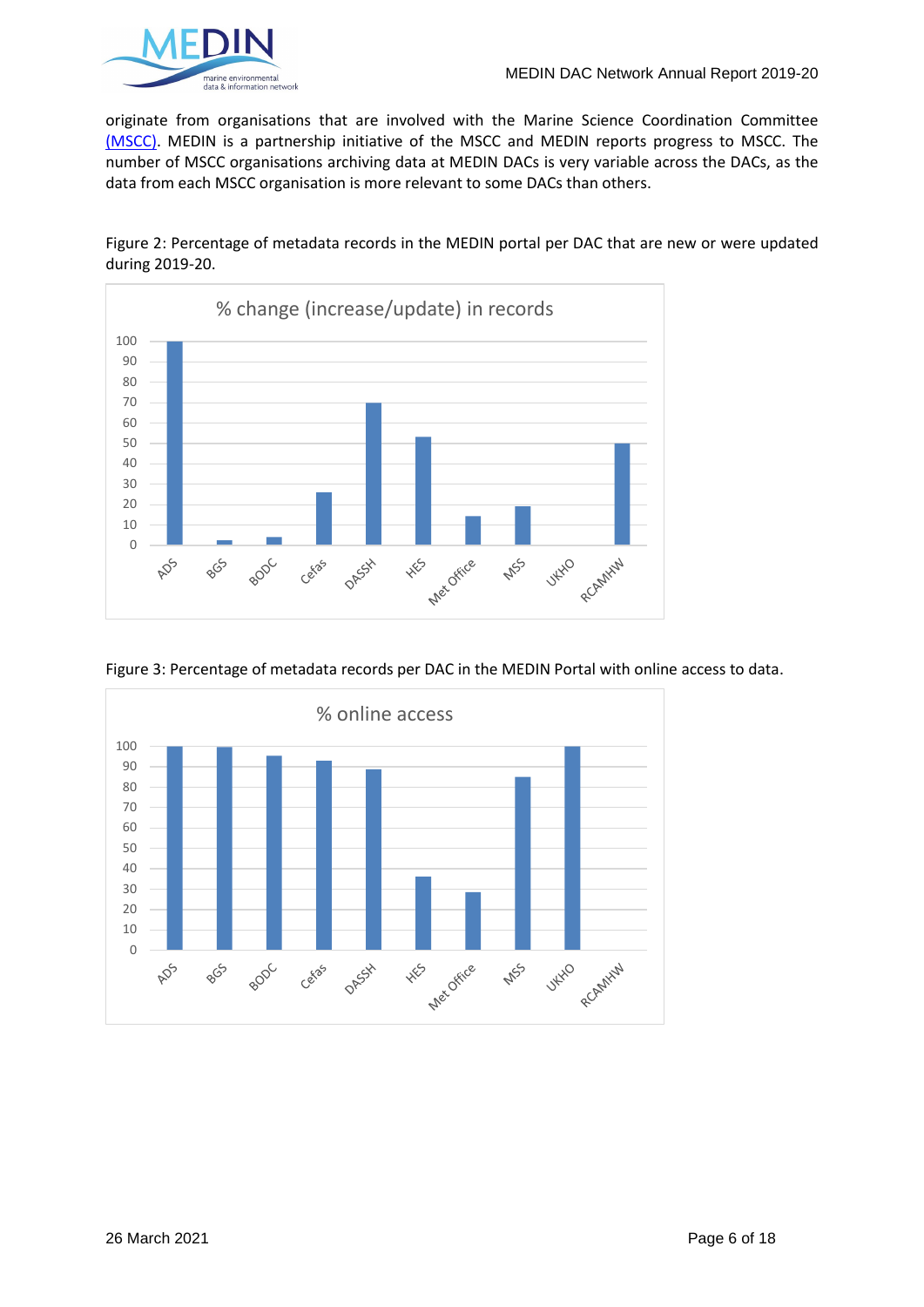

Figure 4: Percentage of metadata records per DAC in MEDIN Portal that offer 2-clicks to data.



Figure 5: Percentage of metadata records per DAC in the MEDIN Portal with a Digital Object Identifier (DOI).

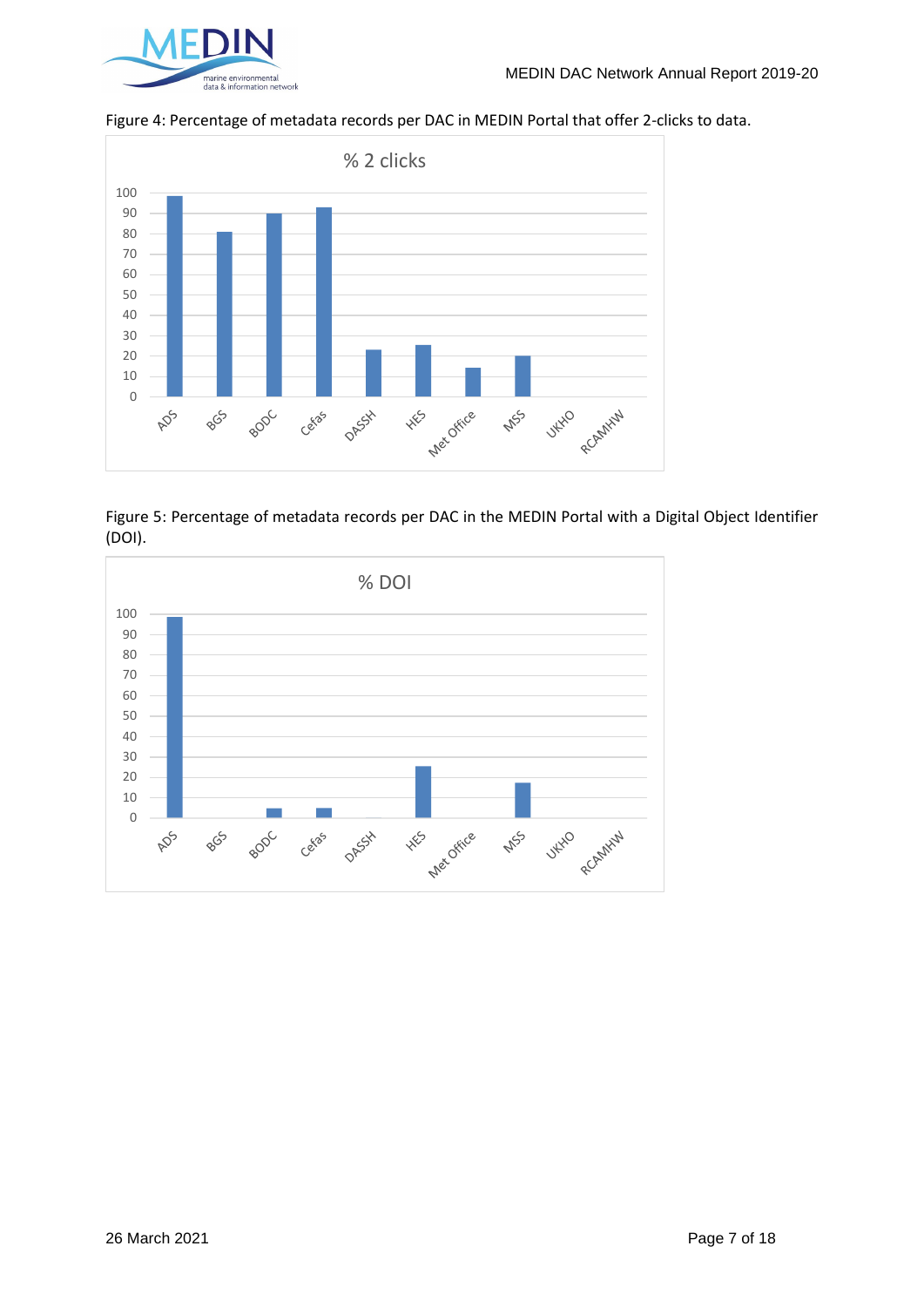



Figure 6: Percentage of metadata records per DAC in the MEDIN Portal by country of origin.



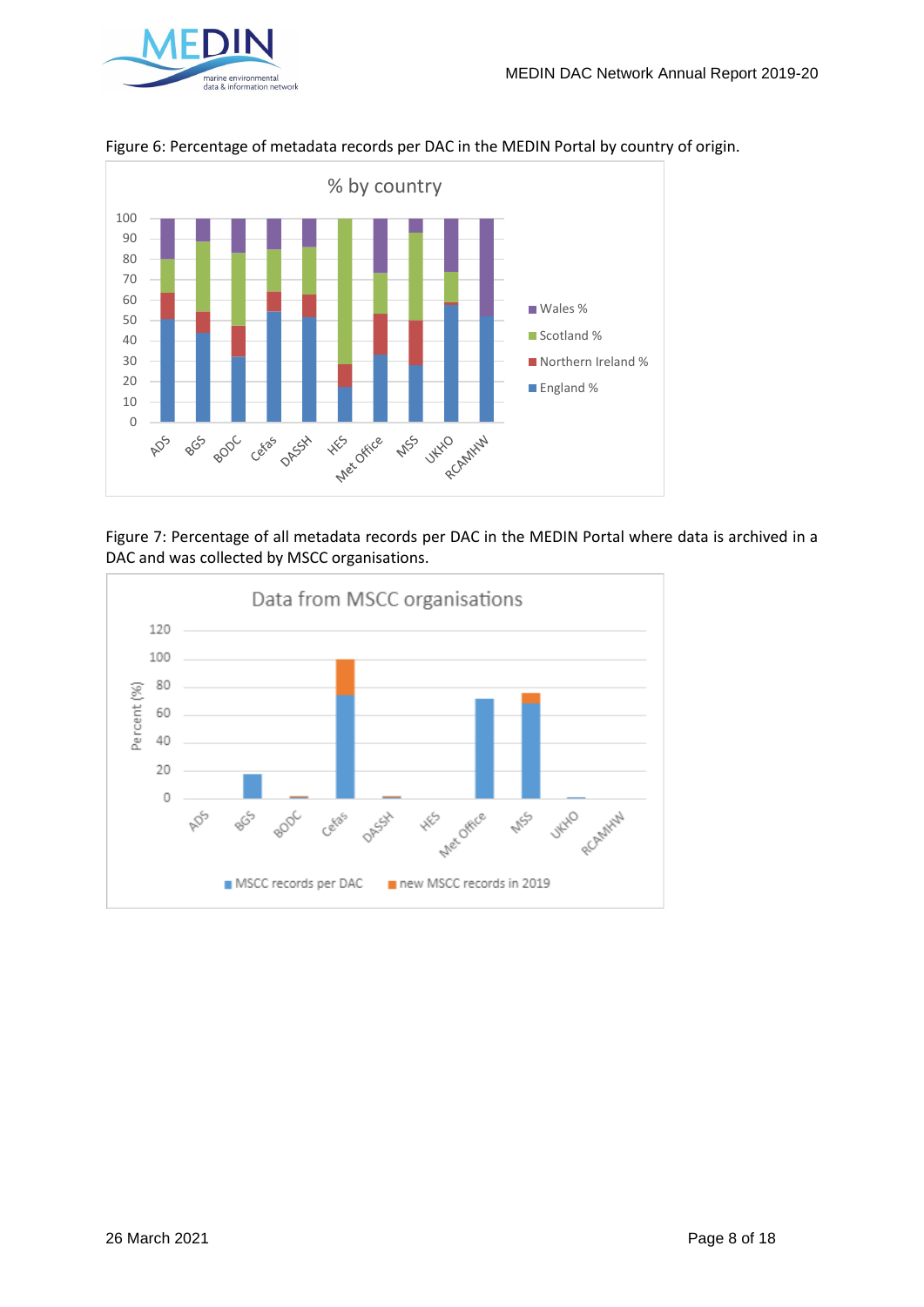

## **3.2 New datasets:**

The MEDIN DACs continue to archive major new datasets. Table 3 summarises new datasets archived by each DAC during the financial year (FY) 2019-20.

| <b>ADS (Historic Environment DAC)</b>                                                                                                                                                                                                                                                                                                                                                                                                                                                                                                                                                                                                                                                                                                                                                                                                                                                                                                                                                                                                                                                                                                                                                                                                                                                                                                                                                                                         | <b>RCAHMW (Historic Environment DAC)</b>                                                                                                                                                                                                                                                                                                                                                                                                                                                                                                                    |  |  |  |  |  |
|-------------------------------------------------------------------------------------------------------------------------------------------------------------------------------------------------------------------------------------------------------------------------------------------------------------------------------------------------------------------------------------------------------------------------------------------------------------------------------------------------------------------------------------------------------------------------------------------------------------------------------------------------------------------------------------------------------------------------------------------------------------------------------------------------------------------------------------------------------------------------------------------------------------------------------------------------------------------------------------------------------------------------------------------------------------------------------------------------------------------------------------------------------------------------------------------------------------------------------------------------------------------------------------------------------------------------------------------------------------------------------------------------------------------------------|-------------------------------------------------------------------------------------------------------------------------------------------------------------------------------------------------------------------------------------------------------------------------------------------------------------------------------------------------------------------------------------------------------------------------------------------------------------------------------------------------------------------------------------------------------------|--|--|--|--|--|
| New marine datasets added to the ADS archive during<br>2019-20 include:<br><b>Stirling Castle Archive Assessment:</b><br>https://doi.org/10.5284/1058978<br>The Stirling Castle was a 70-gun 3rd-rate ship-of-the-line,<br>built in Deptford in 1679, rebuilt at Chatham in 1699 and<br>lost on the Goodwin Sands during the Great Storm of 1703.<br>The ship is highly significant from an historical perspective<br>because it was launched as part of the Thirty Ships building<br>programme overseen by Samuel Pepys and Charles II.<br>Wheel Wreck Investigation 2018:<br>https://doi.org/10.5284/1055091<br>The waters around the Isles of Scilly contain a formidable<br>number of historic shipwrecks, including five protected<br>wreck sites. One of the most intriguing and enigmatic of<br>these is the Wheel Wreck, a collection of corroded iron<br>machinery lying in an orderly pile on the seabed in 16m of<br>water. In April 2018, Cornwall and Isles of Scilly Maritime<br>Archaeology Society (CISMAS) carried out a six-day survey<br>of the site. The cargo mound was measured, surveyed and<br>enumerated. This has allowed the production of a cargo<br>list, site plan and identification of most of the cargo items<br>lying on the seabed. A limited search around the cargo<br>mound produced a small quantity of pottery and glass<br>which was used to indicate an earlier date for this site. | During 2019-20 RCAHMW received and archived project<br>archives and reports from Clwyd-Powys Archaeology Trust<br>(CPAT), Archaeology Wales and Gwynedd Sub Aqua Club<br>relating to the following maritime sites:<br>Pwll Fanogl AENT42_18<br>Wreck on Pensarn Beach, Abergele CPATP053<br>SS Dameo and King Edgar AWP346<br>We have also catalogued a number of the Royal<br>Commission's own aerial photographic surveys, including:<br>The Paul and other wrecks on Cefn Sidan<br>Royal Charter<br>$\bullet$<br><b>William Bromham</b><br>The Vigilance |  |  |  |  |  |
| <b>Met Office</b>                                                                                                                                                                                                                                                                                                                                                                                                                                                                                                                                                                                                                                                                                                                                                                                                                                                                                                                                                                                                                                                                                                                                                                                                                                                                                                                                                                                                             | <b>BGS</b>                                                                                                                                                                                                                                                                                                                                                                                                                                                                                                                                                  |  |  |  |  |  |
| There are 5 datasets on the MEDIN portal, which together<br>describe most in-situ marine meteorological observations<br>collected by the Met Office.<br>Overall, the number of unique observations contained<br>within those datasets increased by over 9.1 million during<br>2019-20.                                                                                                                                                                                                                                                                                                                                                                                                                                                                                                                                                                                                                                                                                                                                                                                                                                                                                                                                                                                                                                                                                                                                        | New datasets archived during 2019-20 include:<br>Further Civil Hydrography Programme (CHP)<br>backscatter and sample data.<br>Marine geoscience related data from Natural<br>$\bullet$<br>Environment Research Council (NERC) grants.                                                                                                                                                                                                                                                                                                                       |  |  |  |  |  |
| <b>CEFAS (FishDAC)</b>                                                                                                                                                                                                                                                                                                                                                                                                                                                                                                                                                                                                                                                                                                                                                                                                                                                                                                                                                                                                                                                                                                                                                                                                                                                                                                                                                                                                        | <b>DASSH</b>                                                                                                                                                                                                                                                                                                                                                                                                                                                                                                                                                |  |  |  |  |  |
| New datasets added to the Cefas archive during 2019-20<br>include:<br>Commonwealth Litter Programme Waste Audit<br>$\bullet$<br>and Microplastic Datasets (11 components)<br>Collated new non-native species records for UK<br>$\bullet$<br>from 2003-2014<br>International Bottom Trawl Survey Jellyfish Data -<br>$\bullet$<br>North Sea - 2012 to 2018                                                                                                                                                                                                                                                                                                                                                                                                                                                                                                                                                                                                                                                                                                                                                                                                                                                                                                                                                                                                                                                                     | During 2019-20 DASSH archived the following pelagic<br>lifeform datasets used in indicator development for the UK<br>Marine Stratgey:<br>1992 - Ongoing Plymouth Marine Laboratory<br>$\bullet$<br>(PML) Zooplankton and Phytoplankton data<br>collected at L4 (doi.org/10.17031/1632)<br>1987 - Swedish Meteorological and hydrological<br>$\bullet$<br>Institute (SMHI) Plankton Swedish West Coast<br>(doi.org/10.17031/1633)                                                                                                                            |  |  |  |  |  |

Table 3: Summary of new datasets archived at MEDIN DACs during 2019-20.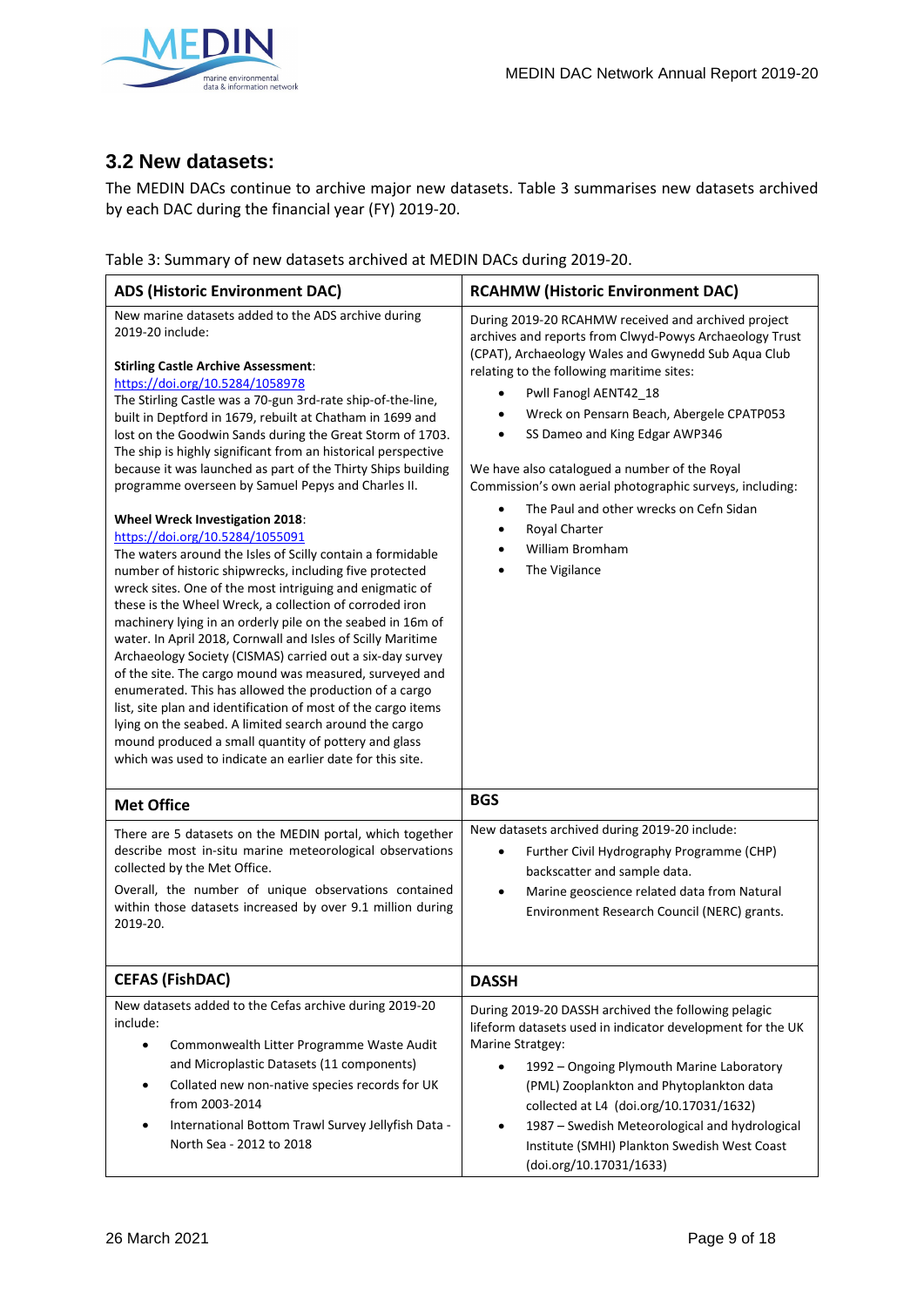

## MEDIN DAC Network Annual Report 2019-20

| Trends and status of liver neoplasms in flatfish<br>$\bullet$<br>from UK waters collected between 2004 and<br>2015                                                                                                                                                                                                                                                                                                                                                                                                                                                                                                                                                                                                                                                                                                                                                                                                                                                                                                                                                                                                       | CEFAS SmartBuoy (doi.org/10.17031/1634)<br>$\bullet$<br>Environment Agency (EA) Phytoplankton Datasets<br>$\bullet$<br>2000-2017 (doi.org/10.17031/1635)<br>Marine Biological Association (MBA) L4 and E1<br>$\bullet$<br>Young Fish Survey 1924-2013<br>(doi.org/10.17031/1636)<br>Marine Science Scotland Phyto and Zooplankton<br>$\bullet$<br>records from Lock Ewe, Scalloway, Scapa and<br>Stonehaven (doi.org/10.17031/1637)                                                                                                                                                                                                                                                                                                                                                                                                                                                                                                                                                                                                                                                                                                                                                                                                                                            |
|--------------------------------------------------------------------------------------------------------------------------------------------------------------------------------------------------------------------------------------------------------------------------------------------------------------------------------------------------------------------------------------------------------------------------------------------------------------------------------------------------------------------------------------------------------------------------------------------------------------------------------------------------------------------------------------------------------------------------------------------------------------------------------------------------------------------------------------------------------------------------------------------------------------------------------------------------------------------------------------------------------------------------------------------------------------------------------------------------------------------------|--------------------------------------------------------------------------------------------------------------------------------------------------------------------------------------------------------------------------------------------------------------------------------------------------------------------------------------------------------------------------------------------------------------------------------------------------------------------------------------------------------------------------------------------------------------------------------------------------------------------------------------------------------------------------------------------------------------------------------------------------------------------------------------------------------------------------------------------------------------------------------------------------------------------------------------------------------------------------------------------------------------------------------------------------------------------------------------------------------------------------------------------------------------------------------------------------------------------------------------------------------------------------------|
| <b>UKHO</b>                                                                                                                                                                                                                                                                                                                                                                                                                                                                                                                                                                                                                                                                                                                                                                                                                                                                                                                                                                                                                                                                                                              | <b>HES (Historic Environment DAC)</b>                                                                                                                                                                                                                                                                                                                                                                                                                                                                                                                                                                                                                                                                                                                                                                                                                                                                                                                                                                                                                                                                                                                                                                                                                                          |
| During 2019-20 UKHO archived and released all data in<br>relation to the General Lighthouse Authority.<br>Irish Bathymetry data is now archived and coverage within<br>the UKHO portal is soon to be extended.                                                                                                                                                                                                                                                                                                                                                                                                                                                                                                                                                                                                                                                                                                                                                                                                                                                                                                           | During 2019-2020, 49 items, relating to 21 wreck locations<br>were catalogued. These relate to a number of small<br>projects including<br>Photography (2010) of The Cygnet paddle<br>$\bullet$<br>steamer - Camas na Gualainn, Loch Ailort,<br>Highland from Jean and Ken Bowker Archive<br>A Headland Archaeology survey (2008) of an<br>$\bullet$<br>unknown Craft, Traigh Bhan, Fuday, Sound Of<br>Barra 17 images<br>Database, GIS data, video from a survey of Roan<br>$\bullet$<br>Head Boom Buoy project, Flotta, Orkney                                                                                                                                                                                                                                                                                                                                                                                                                                                                                                                                                                                                                                                                                                                                                |
| <b>Marine Scotland Science (FishDAC)</b>                                                                                                                                                                                                                                                                                                                                                                                                                                                                                                                                                                                                                                                                                                                                                                                                                                                                                                                                                                                                                                                                                 | <b>BODC</b>                                                                                                                                                                                                                                                                                                                                                                                                                                                                                                                                                                                                                                                                                                                                                                                                                                                                                                                                                                                                                                                                                                                                                                                                                                                                    |
| Marine Scotland Science publishes a number of routine<br>survey datasets each year as well as individual annual<br>activities.<br>For 2019-20 these include:<br>3 Monkfish surveys<br>$\bullet$<br>6 Clyde acoustic surveys (2012-2018)<br>14 Collaborative Industry Herring Surveys (2016-<br>٠<br>2019)<br>1 Deep water survey (North East Atlantic Shelf<br>Slope)<br>1 Gear trials/gear comparison survey<br>1 Herring Acoustic Survey<br>3 Mackerel Acoustic Surveys (2014-2016)<br>2 North Sea International Bottom Trawl Surveys<br>(Quarter 3 2019 + Quarter 1 2020)<br>2 West Coast Bottom Trawl Surveys (Quarter 4<br>2019 + Quarter 1 2020)<br>Are MPAs effective in removing fishing pressure<br>٠<br>from benthic species and habitats? - Associated<br>datasets and code.<br>Report on razor clam surveys in the Sound of<br>$\bullet$<br>Harris and the Ayrshire coast of the Clyde (Girvan<br>to North Bay)<br>Updated Girnock and Baddoch Fish trap counts<br>First year of releasing Scottish Fish Farm<br>Production Survey data as fully open data<br>Scottish Shellfish Farm Production Survey data | During 2019-20, BODC received 261 accessions of data<br>from 55 organisations in 15 countries as follows:<br>11 accessions from NERC laboratories (not<br>$\bullet$<br>including collaborative centres & National<br>Oceanography Centre (NOC))<br>22 accessions from UK universities<br>$\bullet$<br>12 accessions from UK Government funded<br>$\bullet$<br>laboratories<br>1 accession from commercial organisations<br>$\bullet$<br>145 accessions from charitable organisations<br>$\bullet$<br>(including from NOC centres)<br>70 accessions from overseas laboratories<br>The data comprise physical, chemical, biological and<br>geophysical observations in a variety of forms including<br>profiles, time series and discrete samples.<br>Data sets are prepared using MEDIN guidelines and are<br>loaded into the National Oceanographic Data Base (either<br>the BODC Series or the BODC Samples database) after re-<br>formatting, usage metadata compilation, quality control<br>(automatic tests and visual inspection), documentation and<br>audit.<br>During 2019 - 2020, an additional 69 datasets (55%<br>increase) were added to the Published Data Library (PDL)<br>and received a DOI. The PDL had 1064 active downloads<br>from 235 published datasets. |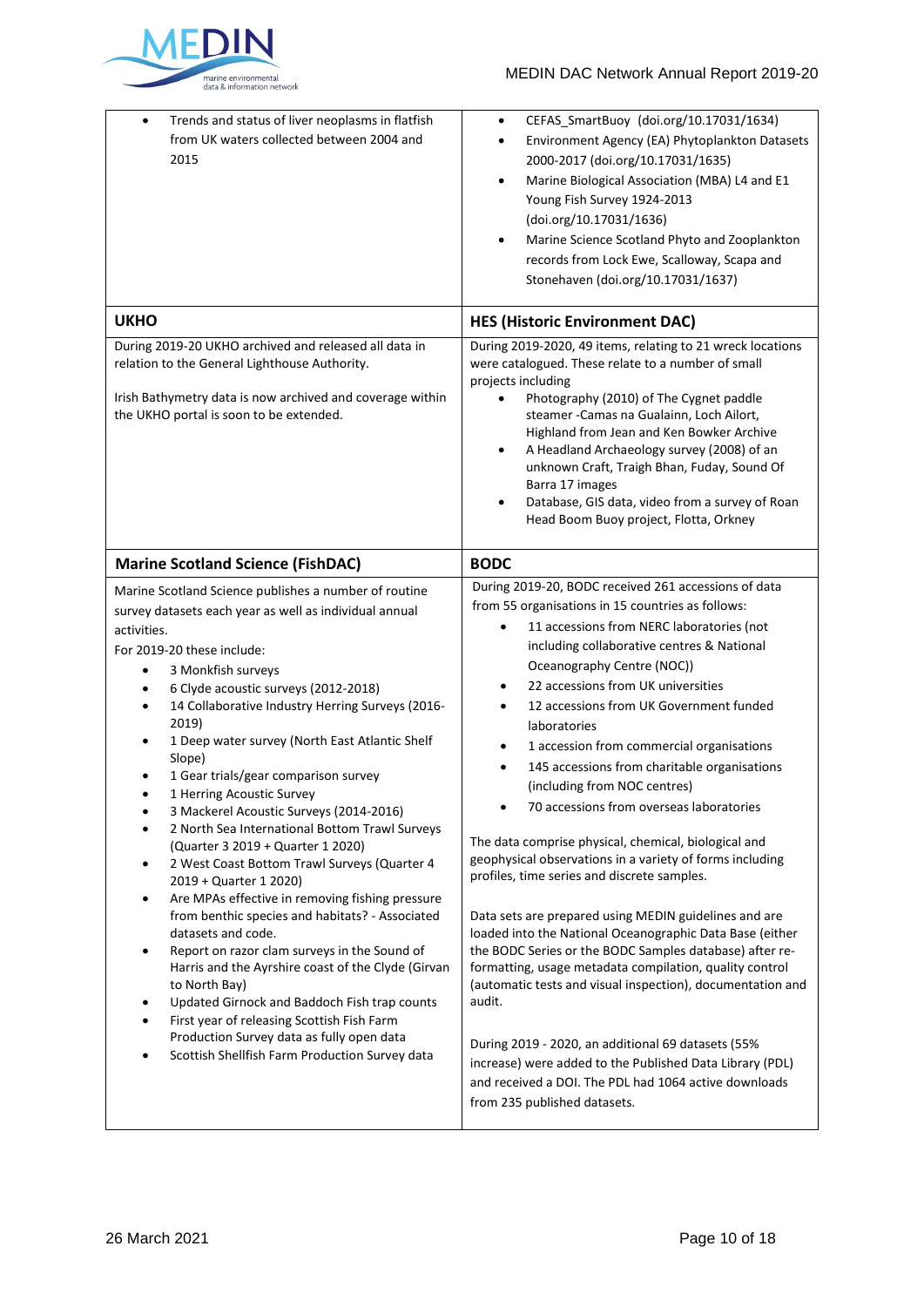

## **4 Highlights**

In addition to providing metrics, the DAC reports also detail highlights from the previous year, which together show levels of activity, examples of usefulness of the DAC network and indicate how nationally and internationally integrated the DAC system is.

## **4.1 New developments and capabilities:**

**Marine Species and habitats DAC (DASSH)** implemented an online MEDIN Guideline Validator <https://www.dassh.ac.uk/validator/>

to automate checks/validation of data. The Biodiversity Data and Information Group (BioDIG), a subgroup of HBDSEG was launched with DASSH as lead.

**Bathymetry DAC (UKHO)** has a new portal which enables access to combined and deconflicted 100m gridded dataset.

#### **Fisheries DAC (MSS and Cefas)**

**MSS** transferred its Fisheries Independent Survey database to a new operating system and database version.

**Cefas** achieved its first example of direct data flow using Ocean Biodiversity Information System (OBIS) format to transfer data into DASSH node for OBIS, Global Biodiversity Information Facility (GBIF) and EMODnet Biology (Young Fish Survey). Cefas is also providing the metadata of DOI datasets to the Defra Data Services Platform.

#### **Historical Environment DAC (ADS, RCAHMW and HES)**

**ADS** gained Core Trust Seal accreditation in April 2020. See [https://www.coretrustseal.org/wp](https://www.coretrustseal.org/wp-content/uploads/2020/04/Archaeology-Data-Service.pdf)[content/uploads/2020/04/Archaeology-Data-Service.pdf](https://www.coretrustseal.org/wp-content/uploads/2020/04/Archaeology-Data-Service.pdf) All metadata records: grey literature from OASIS and datasets from archives, combined in ADS account within MEDIN metadata Portal (with help from DAASH).

**RCAHMW** commenced a major Digital Delivery project to move to a completely new platform for the delivery of its data systems, including site and archive data, online access and digital storage. The main, initial stage of this is due to be completed by the end of June 2020.

**HES** undertook work on scoping the identification and addition of wrecks designated under the Protected Military Remains Act 1986 for publication on PastMap.

**Water column oceanography DAC (BODC)** has been carrying out a number of new developments, including:

- A 'data submission app' to enable originators to submit and publish their data with greater automation.
- Improvements to the Cruise Summary Report infrastructure and automation of the workflows.
- Completion of a proof of concept sprint to look at ingesting a small subset of Conductivity Temperature Depth (CTD) parameters from our CTD data files into ERDDAP, a data server allowing consistent and easy download of data.
- Improvements in delayed mode data quality control (QC) for Argo float profiles by standardising and improving QC mechanisms.
- General Bathymetry Chart of the Oceans (GEBCO) data meet the two-click download function since the new grid release in April 2019 and now have a DOI associated to the data for ease of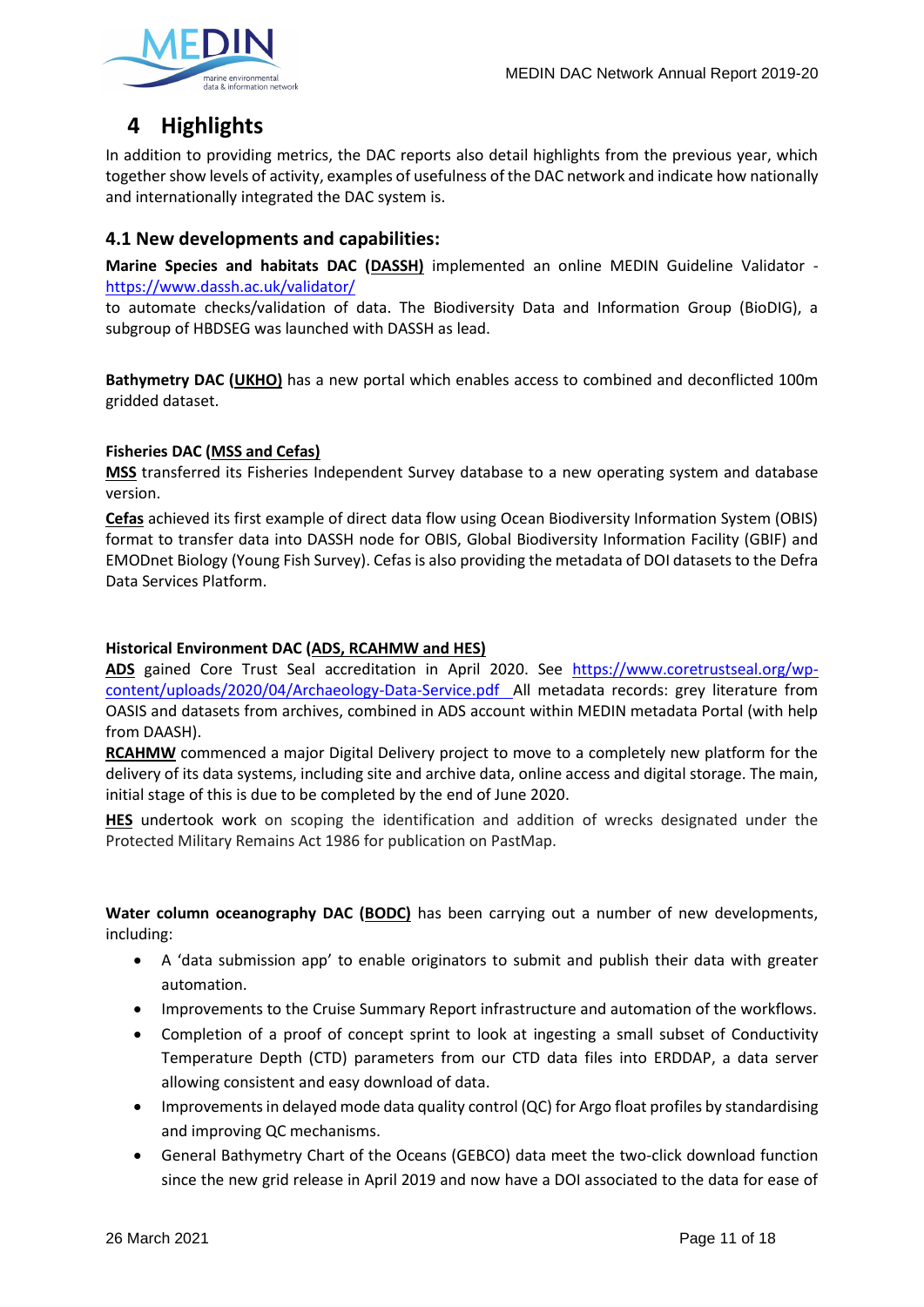

attribution. Development has provided a new data download app (cloud based for service reliability).

• All BODC European Directory of Marine Environmental Data Sets (EDMED) records and Published Data Library (PDL) records under NERC Open Government Licence now have a landing page marked up with schema.org.

**Marine geology and geophysics DAC (BGS)** launched a new Strategic Environment Assessment (SEA) Data Portal [\(https://www.bgs.ac.uk/data/sea/](https://www.bgs.ac.uk/data/sea/)). The portal gives free access to available information and reports which have been produced through the Department for Business, Energy & Industrial Strategy (BEIS) SEA process.

**Marine meteorology DAC (Met Office)** have had a couple of major developments in the last reporting year.

- Installation of new hardware on many of our observing ships which draw power from the ship rather than solar panels, leading to a significant improvement in observation output during the winter.
- Designed and launched/will launch several large software upgrades.
- Improved metadata record keeping and sharing with international partners.

### **4.2 New funding streams:**

Some of the MEDIN DACs received new funding streams during 2019-20 including:

- Marine Species and habitats DAC (DASSH): Defra R&D for development of Pelagic Lifeform Tool.
- Bathymetry DAC (UKHO): Funding for the Bathymetry DAC is inbuilt in future plans at UKHO and more investment is being made each year to ensure continued and increased availability of bathymetry data.
- **Historical Environment DAC (**ADS): University of York internal funding for development of continuous professional development (CPD) courses aimed at the heritage community, introducing them to digital preservation responsibilities.
- **Water column oceanography DAC** (BODC): Part of European Union (EU) funded Environmental Research Infrastructure building Fair services Accessible for society, innovation and research (ENVRI FAIR), as part of the European Open Science Cloud (EOSC) project stream. The overall goal is for the Research Infrastructures to meet FAIR data principles. BODC funding is linked to activities within the Argo programme and SeaDataCloud. BODC is also involved in new externally-funded projects requiring glider data management.
- **Marine geology and geophysics DAC (**BGS) received some funding from Hartley Anderson to upgrade the SEA portal on behalf of BEIS.

#### **4.3 International meetings**

Many of the DACs have been involved in a broad spectrum of international meetings during the reporting year:

• **Marine Species and habitats DAC** (DASSH):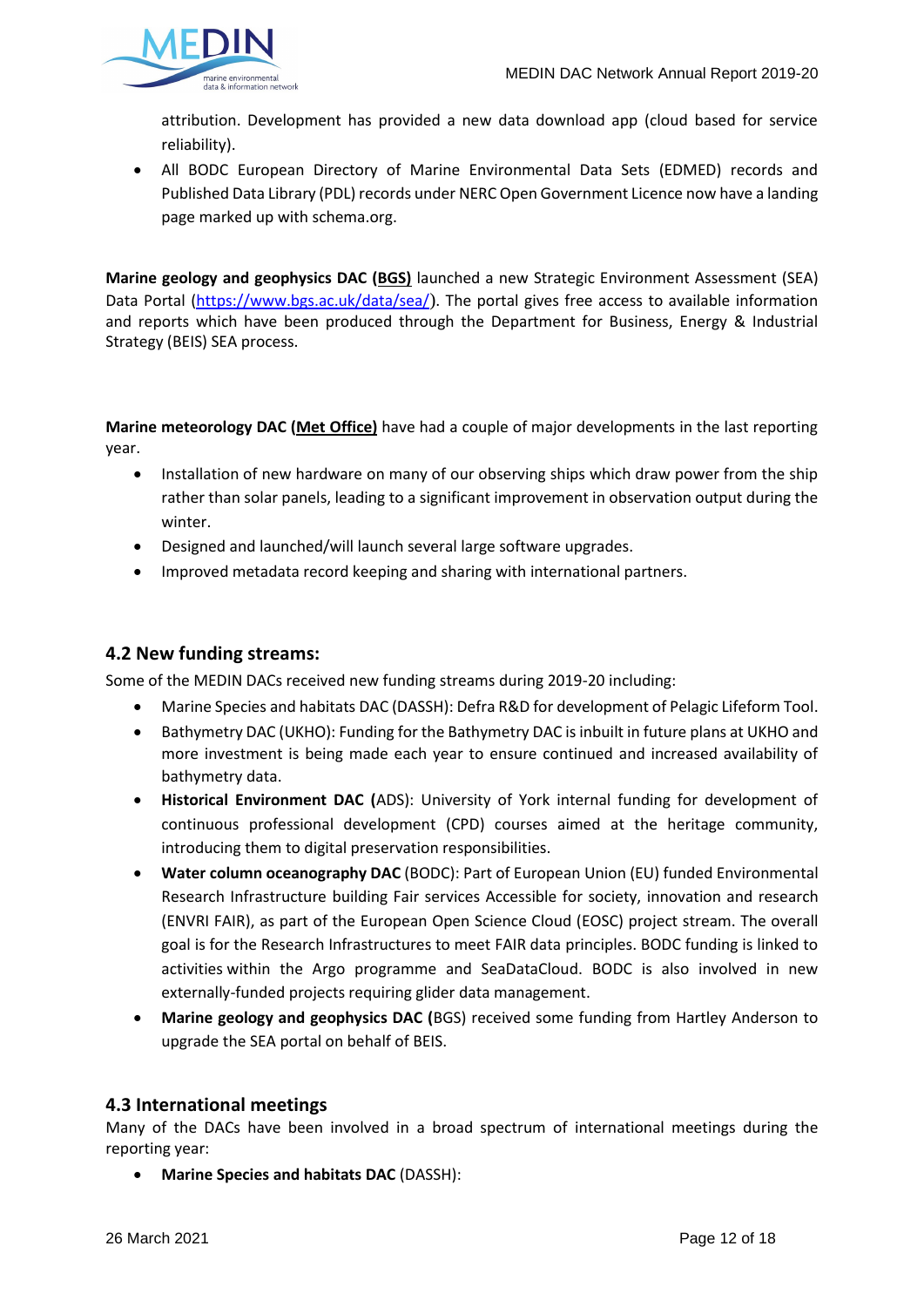

- o European Marine Observation and Data Network (EMODnet) Biology, Launch of European Atlas of Marine Life & Partners Meeting, Lisbon, Portugal. 15-17<sup>th</sup> May 2019
- o Ocean Biodiversity Information System (OBIS) Steering Group Meeting, Santa Marta, Colombia, 4-8<sup>th</sup> Nov 2019
- o Fostering FAIR Data Practices in Europe (FAIRsFAIR) 1st Certification Support Workshop for Data Repositories, Den Haag, Netherlands, 6<sup>th</sup> Feb 2020
- **Fisheries DAC** (MSS and Cefas):
	- o MSS
	- $\circ$  International Council for the Exploration of the Seas (ICES) Data and Information Group,
	- o ICES Annual Science Conference,
	- o Marine Alliance for Science and Technology Scotland (MASTS) Annual Science Meeting
	- o Cefas
	- o EMODnet Biology, Lisbon –May 2019 (European Atlas of Marine Life Showcase and Partners Meetings)
	- o Vlaams Instituut voor de Zee (VLIZ) FAIR Data Workshop, Oostende June 2019
- **Historical Environment DAC (**ADS, HES and RCAHMW)
	- $\circ$  ADS presented papers on digital preservation at the following International meetings and conferences in the reporting year:
	- o Cultural Heritage and New Technologies (CHNT2019), Vienna, November 2019
	- o European Association of Archaelogists (EAA) Annual Conference, Bern, September 2019
	- o Computer Applications and Quantitative Methods in Archaeology CAA Conference, Krakow, April 2019
	- $\circ$  RCAHMW held its annual Digital Past Conference in February, which is an international conference on the use of digital technology in recording, interpreting and engaging with heritage
- **Water column oceanography DAC (**BODC):
	- o Seabed 2030
	- o Argo
	- o Commonwealth Marine Economies (CME) Programme
	- o ENVRI-FAIR WP9 meeting
	- o Enabling FAIR
	- o FAIRSFAIR
	- o Southern Ocean Observing System Scientific Steering Committee and Data Management Sub-Committee
	- o ICES Data Information Group Meeting
	- o Ocean Obs' 19
	- o OpenSeaLabs hackathon (ICES and EMODNET)
	- o Research Data Alliance (RDA)
	- o Everyone's Glider Observatory (EGO)
	- o International Marine Organization (IMO) MSC 101 Marine Safety Conference
	- o 16th Session of the Intergovernmental Oceanographic Commission (IOC) Group of Experts for the Global Sea Level Observing System
- **Marine geology and geophysics DAC (**BGS):
	- o EMODnet High Resolution Seabed Mapping
	- o EMODnet Ingestion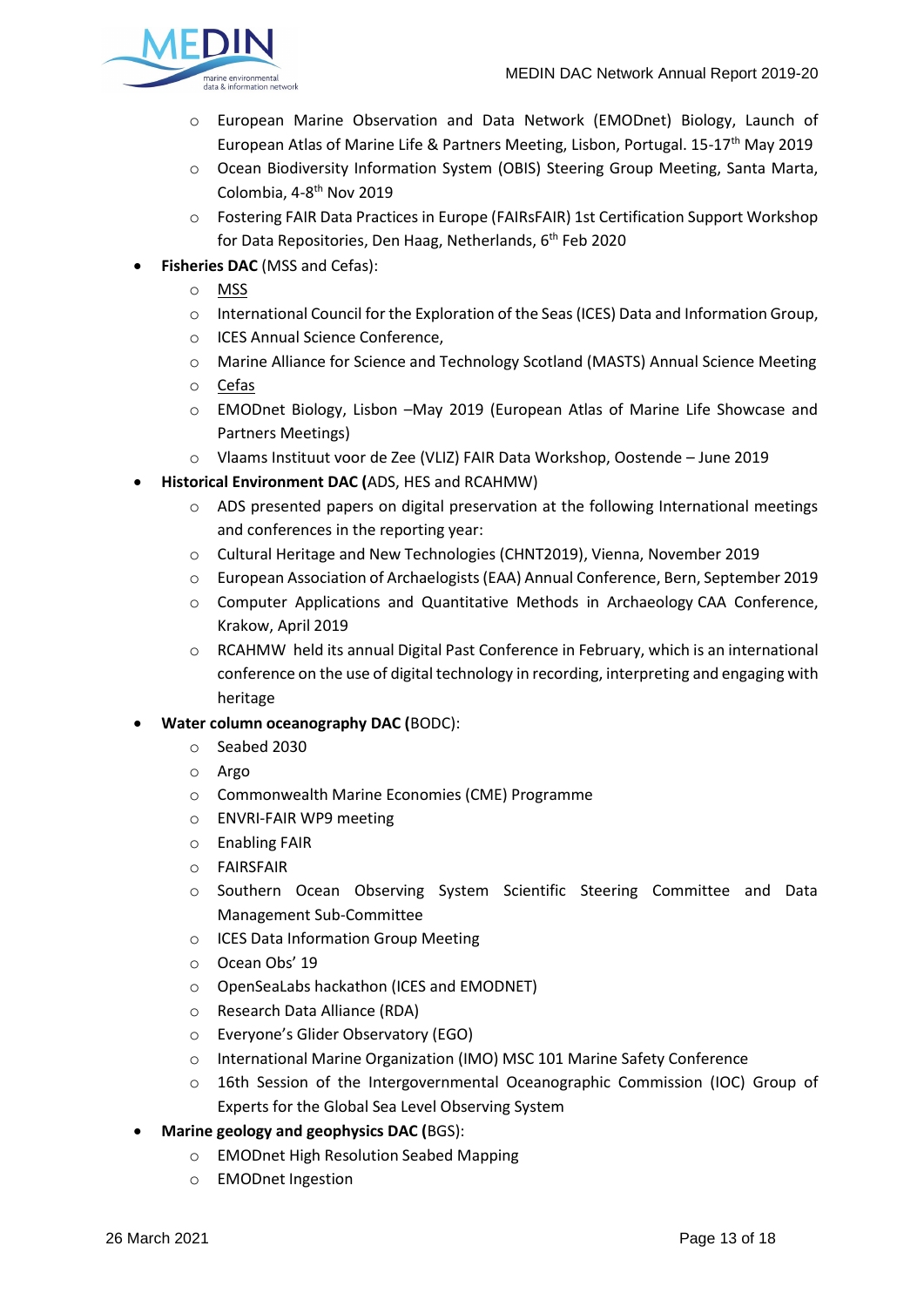

- o EMODnet Geology project meetings.
- o BGS was also involved in many non-marine specific international meetings
- **Marine meteorology DAC (**Met Office)
	- o Fifth Joint Technical Commission for Oceanography and Marine Meteorology (JCOMM) Workshop on Advances in Marine Climatology (CLIMAR-V)
	- In Situ Marine Wind Workshop in Hamburg 6-9<sup>th</sup> May 2019
	- $\circ$  Deutscher Wetterdienst (DWD) Collaboration meeting 7<sup>th</sup> May 2019 Hamburg

## **4.4 Data Access and Sharing:**

Data from most of the MEDIN DACs are being made available under open licences such as the UK Open Government Licence (OGL) for data. The majority of data from MSS, NERC (e.g. BGS and BODC), UKHO, Met Office, and Cefas are made available under this licence.

The ADS have moved from an older form of licence to Creative Commons (CC) CC-BY or CC-BY-NC for new datasets. ADS is slowly addressing updating historic licences where depositor/originator can be contacted.

For RCAHMW, licensing of datasets is governed by the [Re-use of Public Sector Information Policy.](https://rcahmw.gov.uk/about-us/corporate-information/policies/re-use-of-public-sector-information-policy/#link4) For HES, Canmore location data is released under an Open Government Licence. Individual archive items are subject to copyright terms agreed with depositor.

For DASSH, licensing is assigned in consultation with the data provider. All data are made "as open as possible, as closed as necessary". DASSH promote CC-BY or OGL as the preferred license, but in some cases data are deposited under CC-BY-NC.

The DACs' data access mechanisms are described below, along with improvements made during the reporting year:

**Bathymetry DAC (UKHO):** Data are available to download and be interrogated through a geospatial viewer and search query. The new portal enables access to more than just bathymetry data held at UKHO. The data are licenced under OGL and are also made available through third party portals such as Data.gov.uk, EMODnet, and the International Hydrographic Office (IHO) Data Centre for Digital Bathymetry (DCDB).

**Marine species and habitats DAC (DASSH):** Data are published via OGC web services, a map-based, web-accessible query tool and the Integrated Publishing Toolkit using Darwin Core Archive structured data. The underlying data systems have been completely redesigned and improved to provide rapid querying and greater integration. The ability to publish data in OBIS-compliant formats has been improved to decrease the lag in data availability to downstream aggregators. Further improvements in data exchange with the UK National Biodiversity Network have been trialled and will be operationalised in 2020. Data are made available through the following third-party portals National Biodiversity Network Atlas – atlas.nbn.org.uk, EMODnet Biology, EurOBIS, OBIS, GBIF.

**Fisheries DAC (Cefas and MSS): MSS:** For repeated annual surveys that are internationally coordinated through ICES working groups, the data are submitted to the ICES Database for Trawl Surveys (DATRAS), while metadata is sent to MEDIN with link directly to the DATRAS system. For nationally coordinated surveys or other datasets, data are to the extent possible uploaded to the Marine Scotland Open Data portal and minted with DOI. Metadata are submitted to MEDIN containing the DOI.

For some aggregated data, spatial resources are made available on Marine Scotland Maps portal [\(http://maps.marine.gov.scot\)](http://maps.marine.gov.scot/) and described on the Marine Scotland Information portal [\(http://marine.gov.scot\)](http://marine.gov.scot/). For spatial resources originating in or maintained by Marine Scotland and relating to fisheries, metadata are forwarded to MEDIN, with links directly to layers or information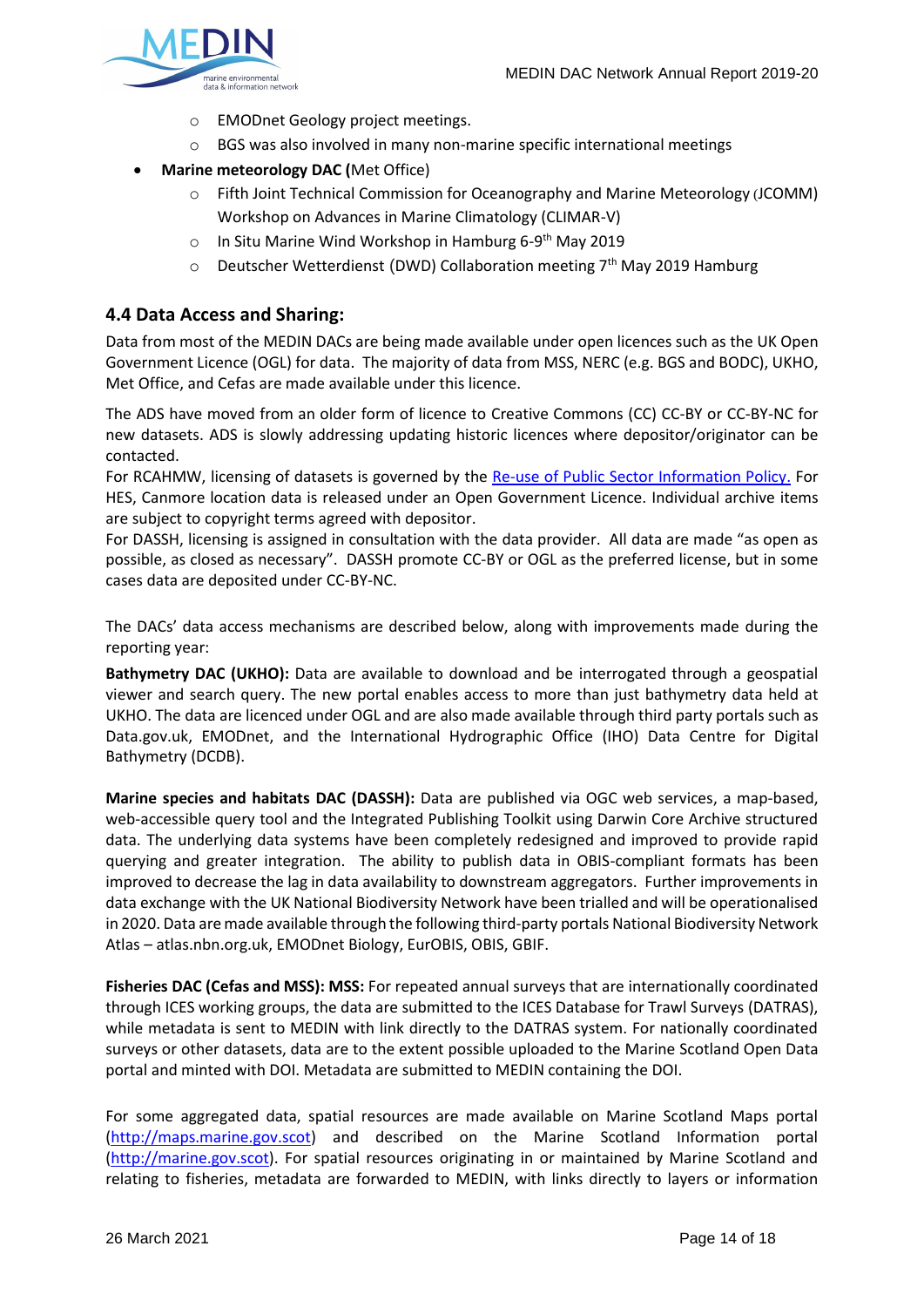

pages. Data are made available through third party portals such as ICES DATRAS <https://ices.dk/marine-data/data-portals/Pages/DATRAS.aspx> Scottish Spatial Data Infrastructure - <https://www.spatialdata.gov.scot/>

**Cefas:** Datasets are made available for public download from the Cefas Data Portal, with no registration or sign-in required. All data can be downloaded from the website in csv or shapefile format, additional spatial data is available WMS/WFS direct feeds. Public APIs are available to access all metadata and data.

Improvements to access in the past year include Publication of specific datasets directly available in OBIS Core Format.

All metadata is automatically exported to MEDIN and data.gov via Web Accessible Folders (WAFs). All metadata that include a DOI are also served to the Defra Shared Services platform.

#### **Historical Environment DAC (ADS, HES and RCAHMW):**

**ADS:** Datasets are available for download directly from ADS website. Datasets are normally grouped by collections that reflect the project carried out by the originator, such as a survey or monitoring project. Each collection has a DOI. A number of grey literature reports (155) are disseminated as individual records within an application known as the ADS Library. Each report has its own DOI. The ADS Library was redeployed in March 2020 with a range of improvements to search functionality, and a focus on leveraging DOIs (via DataCite API) to aid discovery and citation.

The ADS undertook an audit of the whole ADS website to ensure AA Accessibility (W3C). Website is to be redesigned to meet these requirements by September 2020 (following guidelines from University of York).

ADS data are made available through third party portals such as

- AriadnePlus<https://ariadne-infrastructure.eu/>
- Keepers Registry<https://keepers.issn.org/>
- Heritage Gateway<https://www.heritagegateway.org.uk/>
- NERC Data Catalogu[e https://csw-nerc.ceda.ac.uk/geonetwork/srv/eng/catalog.search#/home](https://csw-nerc.ceda.ac.uk/geonetwork/srv/eng/catalog.search#/home)

**HES:** Data made available Online portal (Canmore) and map based search (PastMap), View and download services. Improvements to access include

- ATOM feed for (entire) Canmore record
- Third party portals: National Marine Plan Interactive (NMPi)
- Scotland's Environmental Web (SEWeb)

View and Download services are available through the Scottish Spatial Data Infrastructure portal and also harvested by Data.gov.uk and INSPIRE Geoportal.

**RCAHMW:** Our data is mainly accessed via [Coflein](http://www.coflein.gov.uk/) our online database, and [Historic Wales](http://historicwales.gov.uk/) the collaborative historic environment portal for Wales. Data downloads are available on request to the [RCAHMW enquiry service.](https://rcahmw.gov.uk/services/enquiry-services/)

We are moving to a new data platform, this includes the internal data applications and an improved version of our public web access system, Coflein. This work is ongoing and will be completed by the end of June 2020. Our full maritime INSPIRE-compliant dataset has been made available on the Welsh Government's [Lle Geo-Portal.](http://lle.gov.wales/catalogue/item/NationalMonumentsRecordOfWalesMaritimeHeritageAssets/?lang=en) Licensing of datasets is governed by our [Re-use of Public Sector](https://rcahmw.gov.uk/about-us/corporate-information/re-use-of-public-sector-information-policy/)  [Information Policy](https://rcahmw.gov.uk/about-us/corporate-information/re-use-of-public-sector-information-policy/)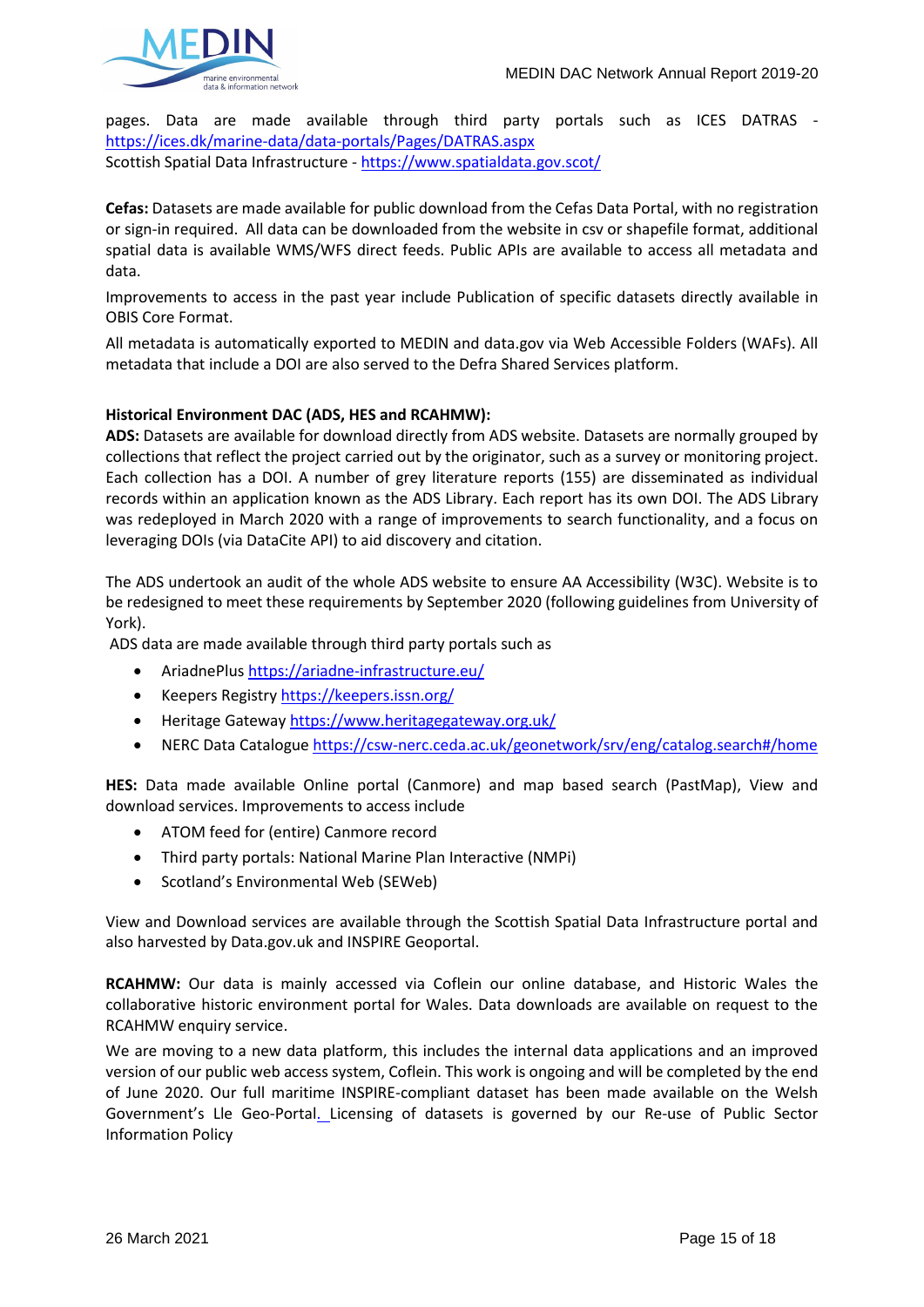

**Water column oceanography DAC (BODC):** The BODC National Oceanographic Data Bank (NODB) delivery system, [https://www.bodc.ac.uk/data/online\\_delivery/nodb/,](https://www.bodc.ac.uk/data/online_delivery/nodb/) now gives access to ~132,000 data series; a 2% increase in the number of series available online from last year. Data are available such that users can search across cruises, time, location, originator, parameter etc. Services offer a user choice of a one-click download (for publicly accessible data) or 'online shopping' with a basket and check out mechanism. Data are made available in various data formats under secure access control methodologies which includes user request tracking of auto-downloads.

There was an 8% increase in the number of described 'data collection' aggregation records in the MEDIN Discovery Metadata portal. The BODC tally now sits at 231 data collection aggregations and 1085 cruise collection aggregations. Where appropriate, these discovery metadata records carry a URL within the online resource metadata element that leads directly to the data.

BODC have made improvements to access arrangements through further development of ERDDAP instances (a proof of concept delivery) and schema.org. All metadata records through the Published Data Library (PDL) have been published with schema.org. These improvements are ongoing within BODC and will be expanded upon in the following year.

The BODC autonomous platform data system (APDS) is a modular transfer system for near-real time data that adheres to the Open Geospatial Consortium (OGC) Sensor Web Enablement (SWE) marine profile and the global ocean observing system (GOOS) networks. The current implementation facilitates the processing and dissemination of ocean glider data. Recent developments include improvements to the metadata system to enable the complexity of sensors to be captured and mapped to common vocabularies, near-real-time dissemination of open access glider deployments to the EGO Global Data Assembly Centre, addition of open glider data to the BODC website via the ERDDAP tool within an hour of receiving the source.

Data are made available through third party portals such as SeaDataNet; EMODnet Chemistry via SeaDataNet; MERMAN data incorporated into DOIs by Marine Science Scotland (MSS) and Cefas and harvested by SeaDataCloud and EMODnet chemistry.

**Marine geology and geophysics DAC (BGS):** Data are made available through the Offshore GeoIndex <https://www.bgs.ac.uk/GeoIndex/offshore.htm> (also available as a Web Map Service) SEA Data Portal - <https://www.bgs.ac.uk/data/sea/home.html> BGS Deposited Data Search - <https://www.bgs.ac.uk/services/ngdc/accessions/index.html?>

Improvements to access include

- An upgraded Strategic Environmental Assessment (SEA) Data Portal
- Ongoing improvements/additions to the Offshore GeoIndex
- Use of GeoNetwork to improve access to Discovery Metadata
- Improvements to BGS Deposited Data Search
- Data Discoverability and other projects under Geospatial Commission

Geological maps created from data are incorporated into EMODnet map products and made available through the EMODnet Geology Portal.

**Marine meteorology DAC (Met Office):** Datasets are requested through email/telephone enquiry. The request is passed to our Data Provisioning team which then provides a quote and then the information requested. In addition to this, there is data available on our public website for the previous 24 hours for our moored platform data. Furthermore, our Voluntary Observing Ship data (and shortly our ship-borne automatic marine observations) are available through International Comprehensive Ocean-Atmosphere Data Set (ICOADS). Data is also available through the Centre for Environmental Data Analysis (CEDA).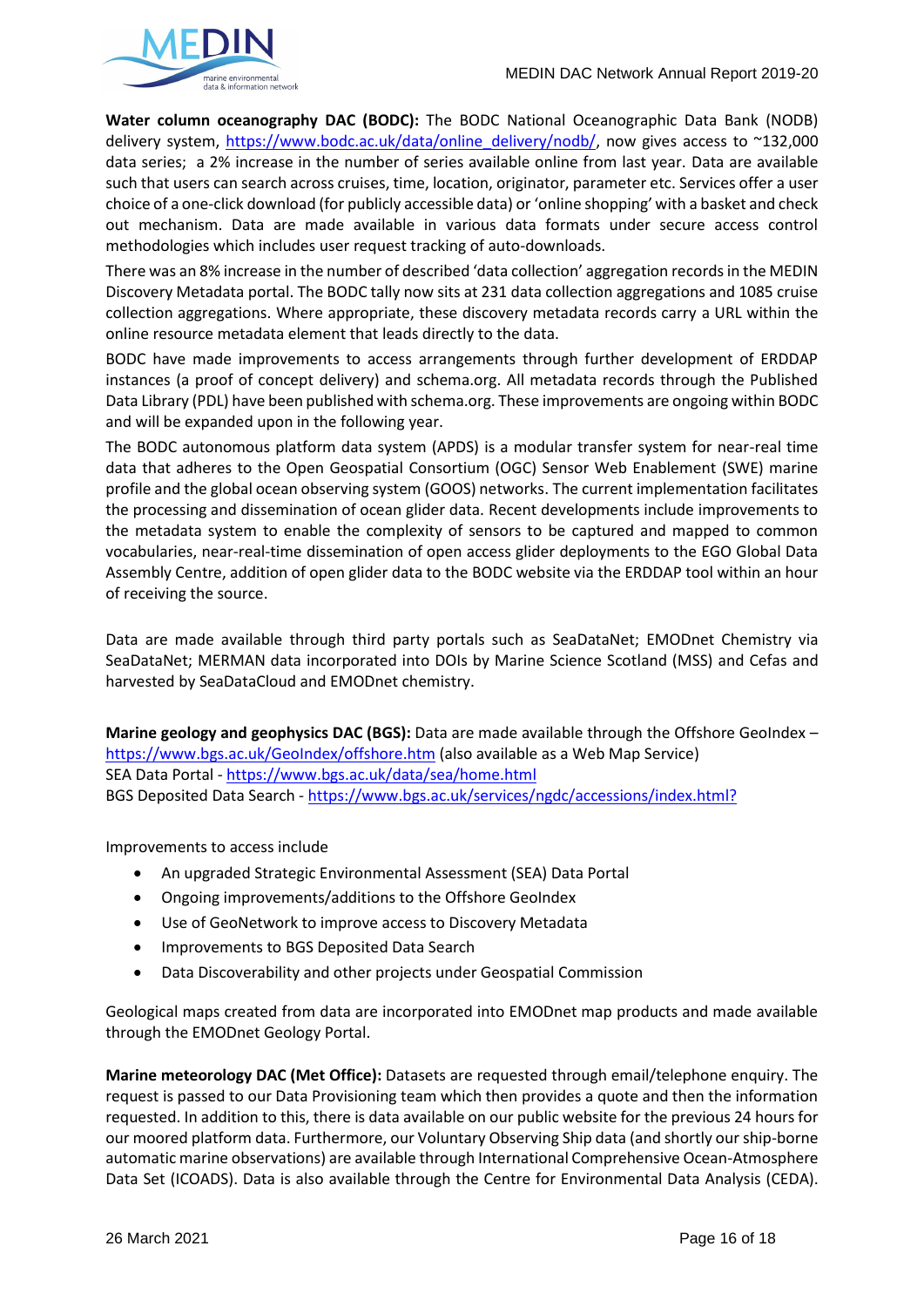

Data is also shared in real time through the World Meteorological Organisation's (WMO) Global Telecommunications System (GTS).

Regarding improvements to access, plans have been made to improve communication in cases of data failure and platform movement. Additional metadata has been made available as well.

Moored platform data for the previous 24 hours are available, either in full or in part, on:

- The Cefas WaveNet webpage
- The National Data Buoy Centre (NDBC) portal run by the US National Oceanic and Atmospheric Administration (NOAA)
- ICOADS run by NOAA
- CEDA

### **4.5 Data Standards and data quality**

Use of MEDIN guidelines by depositors using the MEDIN DACs is variable across the DACs. DASSH and ADS promote the MEDIN guideline formats with their depositors to standardise the data being submitted. Some DACs, such as Cefas and MSS only receive data from staff in their own organisations. The MEDIN metadata standard is followed, but the use of the guidelines is not widespread. BODC and BGS receive data from a wide range of originators and in many formats and it is not known whether the MEDIN guidelines are used by their depositors. DACs such as UKHO, RCAMHW, Met Office and HES promote the use of specific standards relevant to their communities.

## **5 DAC Sustainability and Funding**

An important aspect of the DAC network is the assurance of long-term sustainability and continuity of service provision. The MEDIN DAC network achieves this by requiring that the core capability of each DAC is underwritten by an organisation or group of organisations (usually the host organisation) that itself has a business requirement to manage data of a particular theme. This approach forms the backbone of the funding/cost model for the MEDIN DACs (see box below). Current status of the individual DACs is as follows:

- Funding for the **Bathymetry** (UKHO) and **Marine Meteorology** (Met Office) DAC activities have been incorporated into operational plans and are considered part of business as usual.
- **Species and Habitats DAC** (DASSH) receives rolling year-on-year funding from Defra and the Scottish Government, assessed against a series of Key Performance Indicators. EU EMODnet Biology funding is also secured into 2021.
- Funding for the **Water-column Oceanography** (BODC) and **Marine Geosciences**(BGS) DACs appears secure in the short to medium term with no reductions (although this is not inflation-proofed). These two data centres have been through the NERC Data Centre National Capability evaluation and commissioning process 5-year funding cycle (2018-2023). NERC remains committed to data management for the medium and long term.
- **FishDAC:** Cefas operates under a yearly funding cycle and funding is approved to support data management activities in FY2021. For Marine Scotland Science, the funding situation is stable, but with a growing workload.